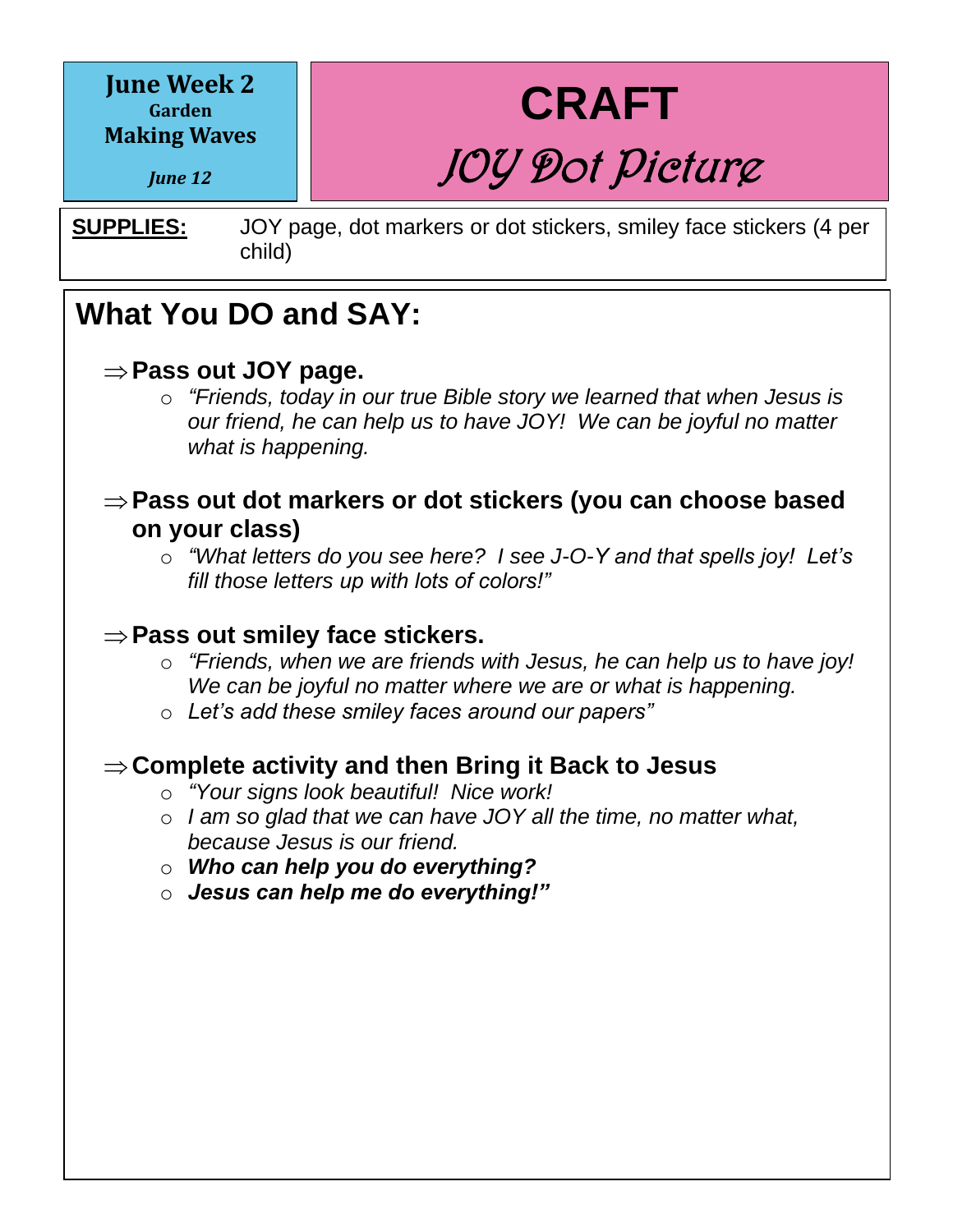#### **June Week 2**

**Making Waves**

*June 12*

**ACTIVITY #1** Joy Dance

**SUPPLIES:** Instruments, Scarves, CD Player, Worship CD

## **What You DO and SAY:**

- **Invite children to come to the middle of the room and select an instrument.**
	- o *"When Jesus is our friend, he can help us to have JOY! Everybody come on over to the center of the room and choose an instrument/scarf.*

o *"On the count of 3, everybody play your instrument. 1 2 3!"*

### $\Rightarrow$  Let children play their instruments for a minute.

- o *"Freeze! Great job!*
- o *When Jesus is our friend, he can help us to have JOY – no matter what! Let's show our joy by singing and dancing and praising Jesus!* **What You Do:**
	- **Allow children plenty of time to dance and sing.**
- **Repeat as many times as children are interested then Bring it Back to Jesus.** 
	- o *"When we are JOYFUL we want to sing and dance!! I am so glad that Jesus gives us the power to have Joy!*
	- o *Who can help you do everything?*
	- o *Jesus can help me do everything!"*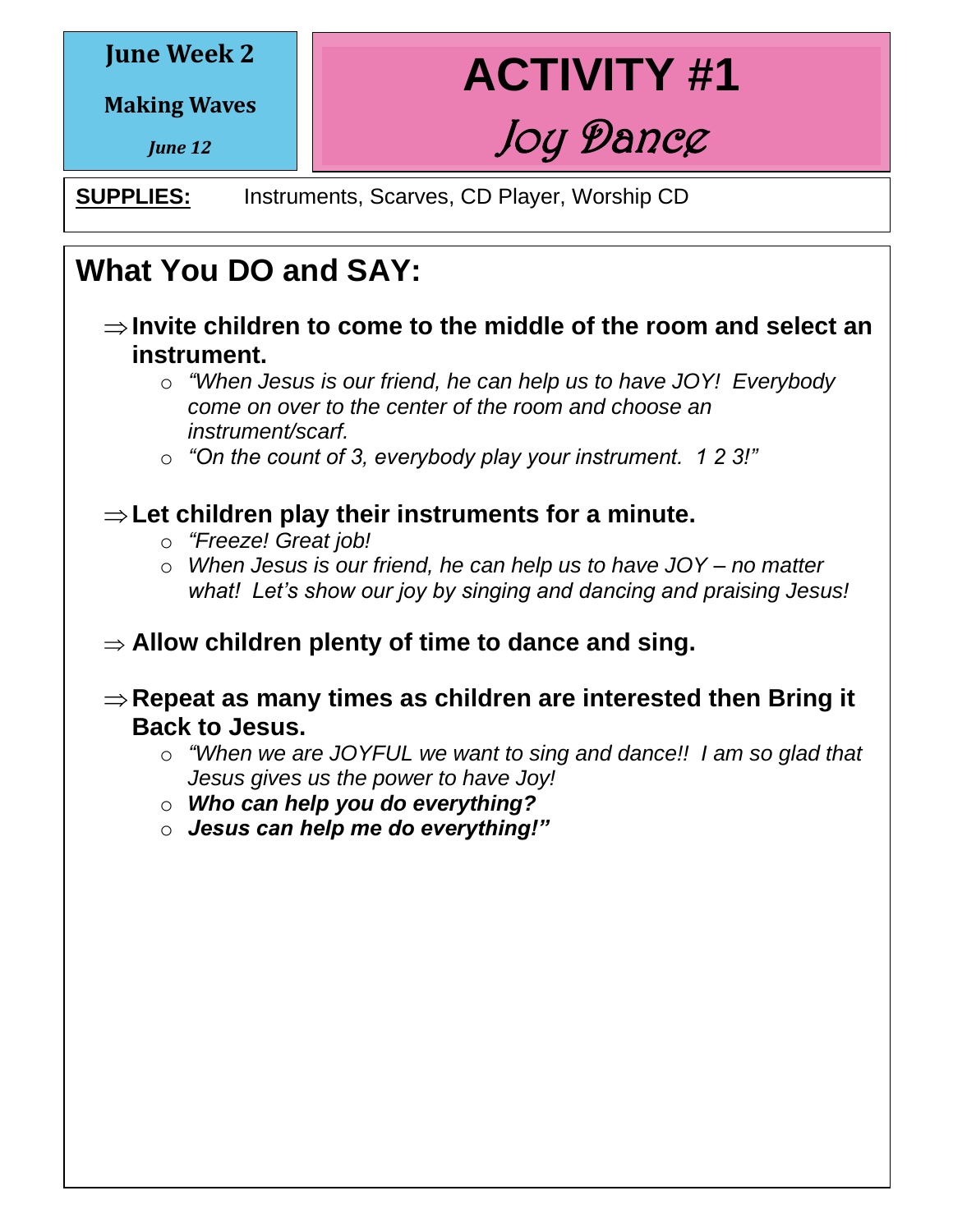#### **June Week 2**

**Making Waves**

*June 12*

**ACTIVITY #2**

Smiley Face Look and Find

**SUPPLIES:** Squishy Smiley faces  $\odot$ 

### **What You DO and SAY:**

### $\Rightarrow$  **Gather children in the center of the room.**

o *"Friends, today in our true Bible story we learned that when we love and trust Jesus he can help us find joy! We can find joy no matter where we are or what we are doing because Jesus can help us. He can help us with EVERYTHING!* 

### **⇒Show children the smiley faces.**

o *"Look what I have here! Smiley faces! These smiley faces represent the joy we have when we are following and trusting in Jesus! I am going to spread this joy all around the room for everyone and then I want you to go get it! Close your eyes while I hide them!"* **What You Do:**

#### **Scatter the smiley faces around the room. Have children open their eyes and find the hearts and bring them back to you.**

- $\circ$  *"*Let's go get the joy!!
	- o *Friends, when we know Jesus, he can help us find joy in every situation. Jesus can help us do everything!*
	- o *Who can help you do everything?*
	- o *Jesus can help me do everything!"*

### **Repeat as long as children are interested.**

### **Complete the activity and then Bring it Back to Jesus.**

- o *"Friends, Jesus loves us so well. And because he loves us, we can show that love to everyone around us! And Jesus can help us!*
- o *Who can help you do everything?*
- o *Jesus can help me do everything!"*